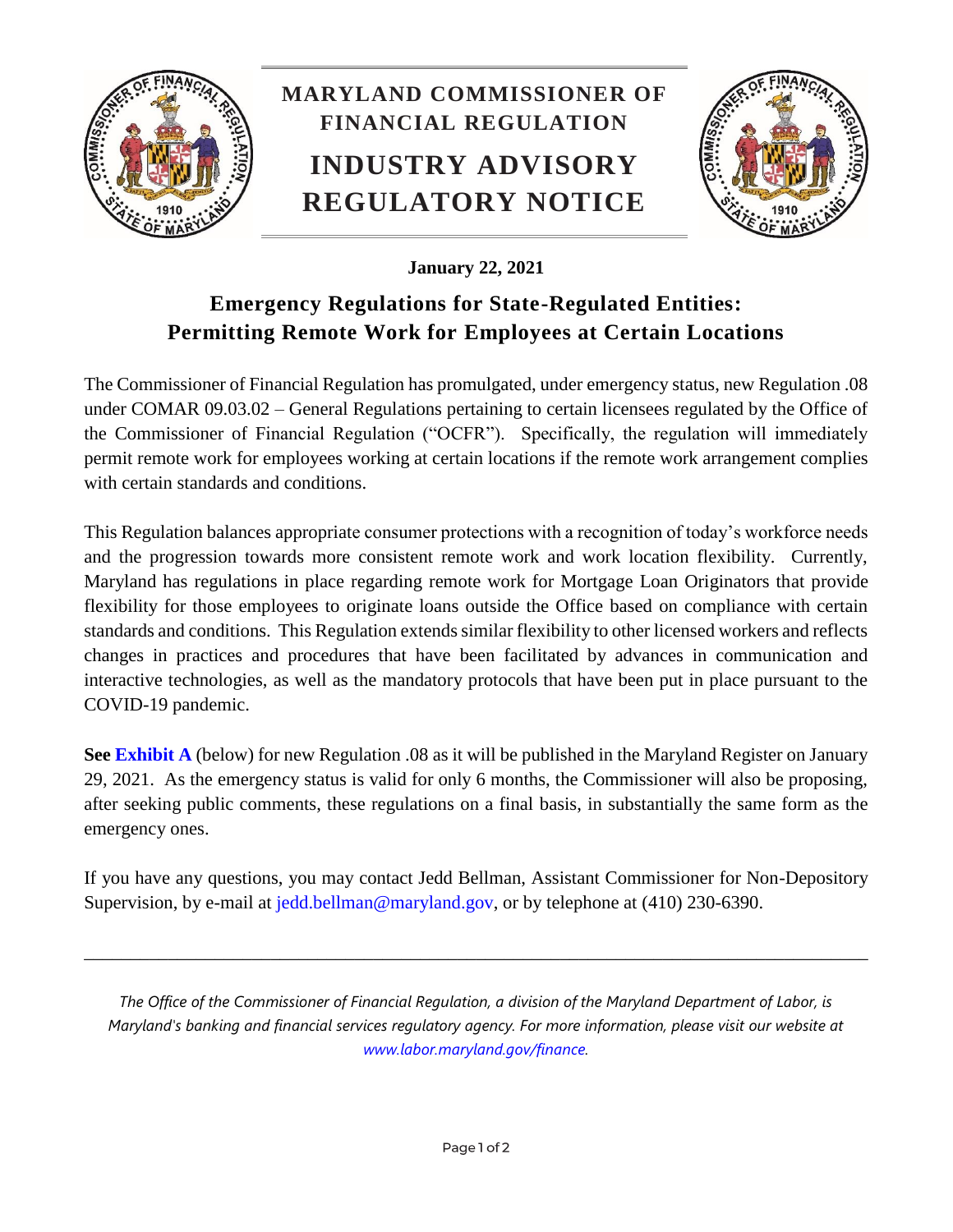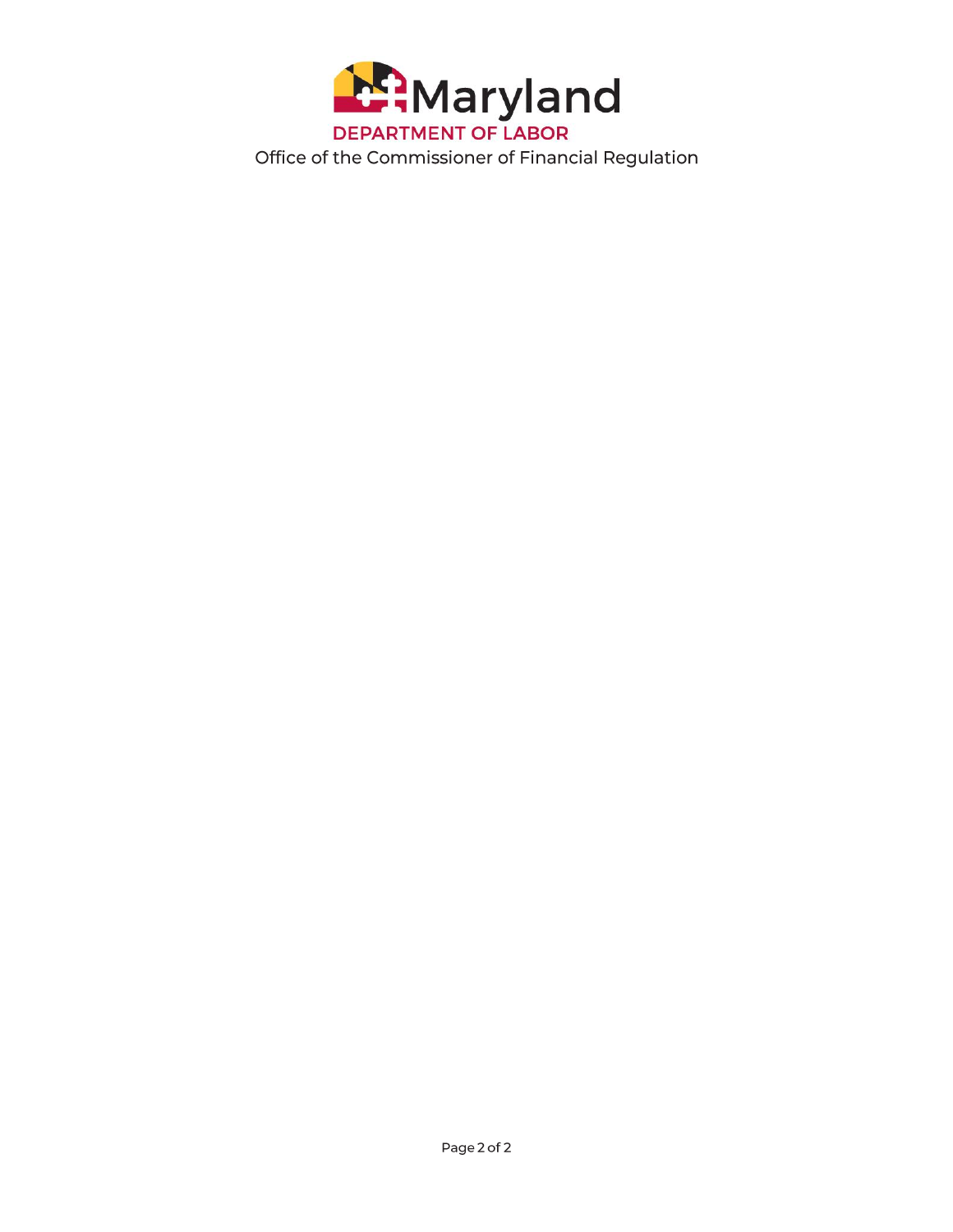#### <span id="page-2-0"></span>*.08 Remote Work for Employees of Licensees.*

*A. Scope.* 

*(1) This regulation governs the conduct of any employee operating from a location other than that which appears on the employer's license or licenses.*

*(2) Notwithstanding §A(1) of this regulation, this regulation does not apply to the conduct of an employee if:*

*(a) The employer is licensed under Financial Institutions Article, Title 11, Subtitle 5, Annotated Code of Maryland;*

*(b) The employee is licensed under Financial Institutions Article, Title 11, Subtitle 6, Annotated Code of Maryland; and*

*(c) The employee is taking a loan application or offering or negotiating the terms of a loan in compliance with COMAR 09.03.09.07.*

*(3) Nothing contained in this regulation shall be deemed to prohibit an employee of a licensee from conducting any business for which a license is required at a location other than the locations set forth on the employer's license or licenses if applicable law or regulation does not limit that conduct to the location shown on the license.* 

*(4) A licensee may not use this regulation to evade the requirements of any applicable law or regulation. B. Definitions.*

*(1) Terms Defined.* 

*(2) In this regulation, the following terms have the meanings indicated.*

*(a) "Affiliate" means a person that directly or indirectly, through one or more intermediaries, controls, is controlled by, or is under common control with another person.*

*(b) "Authorized delegate" has the meaning stated in Financial Institutions Article, §12-401, Annotated Code of Maryland.*

*(c) "Board" has the meaning stated in Business Regulation Article, §7-101, Annotated Code of Maryland.*

*(d) "Breach of the security of a system" has the meaning stated in Commercial Law Article, §14-3504, Annotated Code of Maryland.*

*(e) "Consumer" means an individual who resides in Maryland.*

*(f) "Employee" means an employee of a licensee who is not an independent contractor or an authorized delegate.*

*(g) "Independent contractor" has the meaning stated in Financial Institutions Article, §11-601, Annotated Code of Maryland.*

*(h) "License" means any of the following:*

*(a) A license issued by the Board under Business Regulation Article, Title 7, Annotated Code of Maryland, to do business as a collection agency;*

*(b) A license issued by the Commissioner under Commercial Law Article, Title 14, Subtitle 19, Annotated Code of Maryland, to engage in the business of a credit services business;*

*(c) A license issued by the Commissioner under Financial Institutions Article, Title 11, Subtitle 2, Annotated Code of Maryland, to make loans under the Maryland Consumer Loan Law;*

*(d) A license issued by the Commissioner under Financial Institutions Article, Title 11, Subtitle 3, Annotated Code of Maryland, to make installment loans;*

*(e) A license issued by the Commissioner under Financial Institutions Article, Title 11, Subtitle 4, Annotated Code of Maryland, to engage in business as a sales finance company;*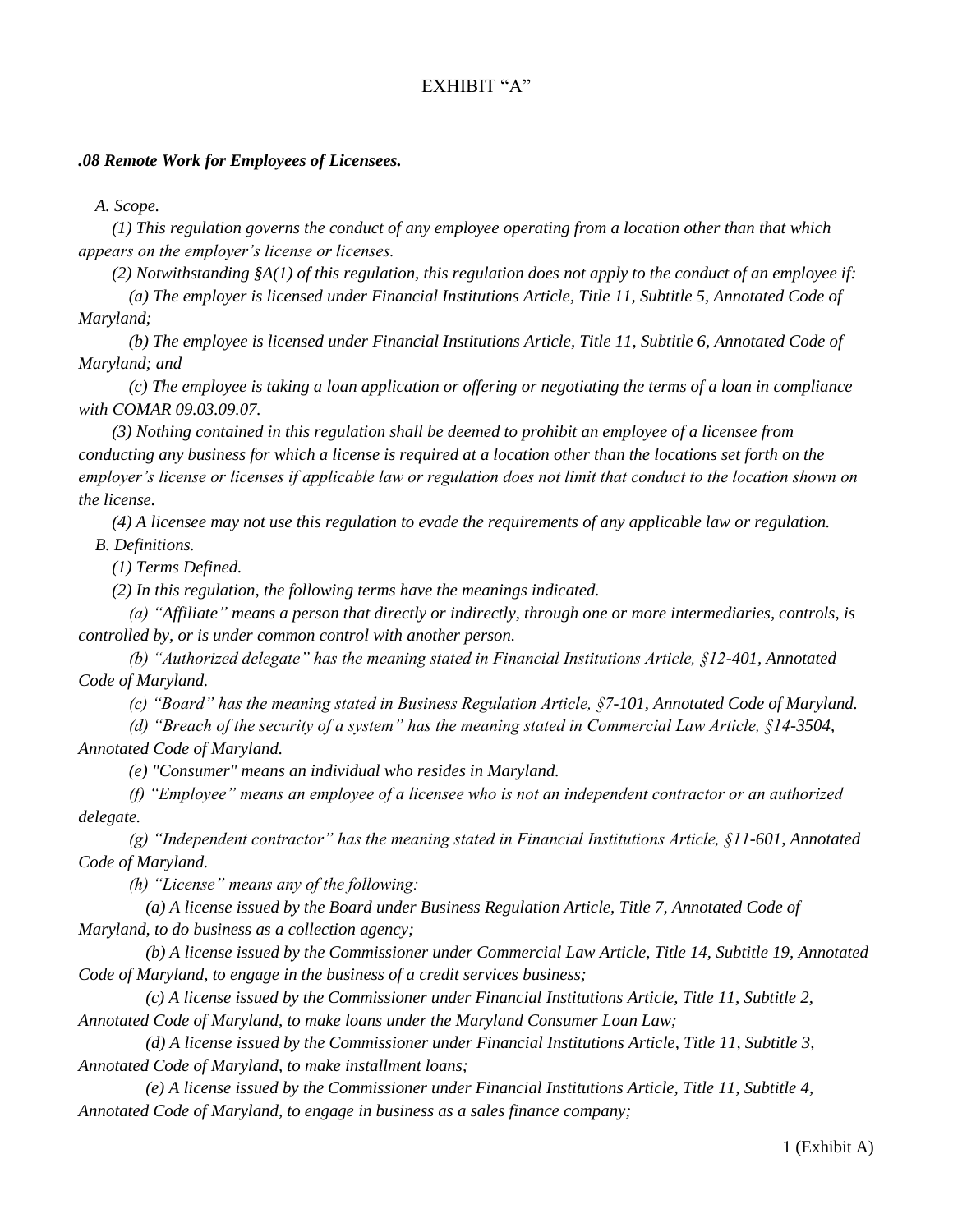*(f) A license issued by the Commissioner under Financial Institutions Article, Title 11, Subtitle 5, Annotated Code of Maryland, to engage in business as a mortgage lender;*

*(g) A license issued by the Commissioner under Financial Institutions Article, Title 12, Subtitle 1, Annotated Code of Maryland, to provide check cashing services;*

*(h) A license issued by the Commissioner under Financial Institutions Article, Title 12, Subtitle 4, Annotated Code of Maryland, to engage in the business of money transmission; or*

*(i) A license issued by the Commissioner under Financial Institutions Article, Title 12, Subtitle 9, Annotated Code of Maryland, to provide debt management services.*

*(i) "Licensee" means a person issued a license or licenses for the purpose of conducting the business for which the license or licenses are issued.*

*(j) "Personal information" has the meaning stated in Commercial Law Article, §14-3501, Annotated Code of Maryland.*

*(k) "Records" has the meaning stated in Commercial Law Article, §14-3501, Annotated Code of Maryland.*

*(l) "Security program" means a written program created by or on behalf of a licensee for the purpose of allowing the licensee's employees to safely and securely access the licensee's information technology systems, other systems, and data from a location authorized by this section.* 

*C. Certain Remote Work Permitted. An employee of a licensee may work remotely and is not considered conducting business for which a license is required at a location other than the address that appears on the license or licenses of that licensee if the conditions set forth in this regulation are met.*

*D. Locations. The location from which the employee is working:*

*(1) May not be owned or leased by the licensee or an affiliate of a licensee, or for the benefit of the licensee or an affiliate of the licensee;* 

*(2) May not be a location that offers temporary office space unless the employee is using the location on a temporary basis due to the unavailability of the employee's regular work location;*

*(3) May not be held out to the public by use of signage, advertisement, or other means, as a location at which the licensee conducts business for which a license is required;*

*(4) May not provide work space, telephone service, or internet service maintained in the name of the licensee or an affiliate and that is not intended primarily for the purpose of conducting business for which a license is required;*

*(5) May not be a location where the employee will meet in person with nonemployees in connection with the business for which a license is required;*

*(6) May not be a location that will receive or dispense cash, negotiable instruments, or other monetary value in connection with the business for which a license is required, other than compensation paid to the employee by the licensee;*

*(7) May not be used for the receipt of mail relating to business for which a license is required;* 

*(8) May not be used for storage of books or records, in any form, relating to business for which a license is required unless:*

*(a) The records were produced or used in the normal course of employment by the employee working at that location and the licensee maintains and administers procedures for the employee to promptly and securely transmit those records to its location for the storage of books and records; or*

*(b) The licensee is permitted by applicable law or regulation to store the books or records of the licensee at that location;*

*(9) Shall provide a workspace that is secure, provide for appropriate protection of personal information as required under applicable law, and have the appropriate technological security measures and physical safeguards in place to protect personal information;* 

2 (Exhibit A)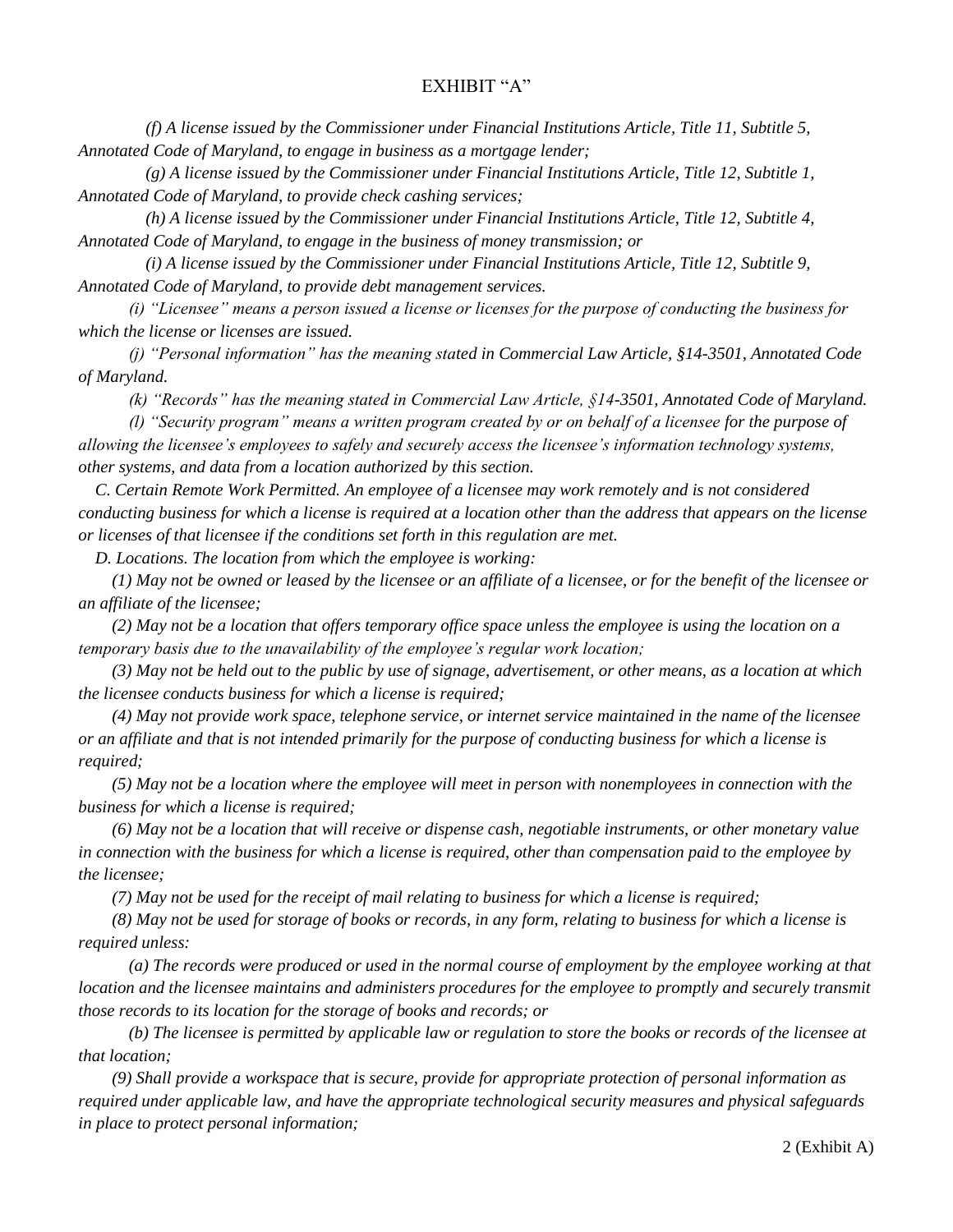*(10) Shall be a location used only by a single employee unless:*

*(a) Other employees using the location maintain a common household with each other; or* 

*(b) The location is used for a period not exceeding 2 weeks every calendar quarter to facilitate business or nonbusiness travel;* 

*(11) May not be used to conduct a specific act that applicable law or regulation requires be conducted only at specified locations; and*

*(12) Shall be authorized by the licensee as a location from which the employee may work.*

*E. Security Standards.*

*(1) A licensee that allows any employee to work at a location authorized by this section shall develop, implement, and maintain a security program that is consistent with all applicable laws and regulations, meets or exceed standards of the industry in which the licensee conducts its business, addresses known vulnerabilities, and is commensurate with the licensee's size and complexity.*

*(2) The licensee's security program may be part of the licensee's comprehensive data and cyber security program.*

*(3) A licensee's security program shall consider the following objectives:*

*(a) Allowing employees working at locations authorized by this section to access the licensee's information technology system, other systems, and data needed to perform the employee's job functions in a safe and secure manner;*

*(b) Ensuring the security and confidentiality of the licensee's data containing personal information and other sensitive information;*

*(c) Protecting the licensee's information technology systems, other systems, and data against security breaches and unauthorized access, including unauthorized access by employees;* 

*(d) Identifying the types of devices an employee may use to access the licensee's information technology systems, other systems, and data, and protecting those devices from security breaches and unauthorized access; and* 

*(e) Providing training and support of the licensee's employees necessary to ensure compliance with the security program and establishing appropriate sanctions for failures to comply.*

*(4) A licensee shall have an established governance process in place to control and monitor the security program which shall include, as appropriate for the size and complexity of the licensee and its information technology systems, other systems, and data:*

*(a) The approval of the security program by the board of directors, ownership, or most senior level of management; and*

*(b) A management structure that encompasses:*

*(i) Assigning responsibilities and authorities for ensuring adherence to the security program;*

*(ii) Documenting accountability for functions to ensure compliance with the security program; and*

*(iii) Reporting to the board of directors, ownership, or most senior level of management, no less than annually, regarding the effectiveness of the security program.*

*(5) In connection with the security program, a licensee shall complete a comprehensive remote access and data security risk assessment, including:*

*(a) Identification and assessment of risks and vulnerabilities created by allowing employees to work at locations authorized by this section and to access the licensee's information technology systems, other systems, and data from such locations; and*

*(b) Identification of the devices, data, information technology system, and other systems that need to be protected.*